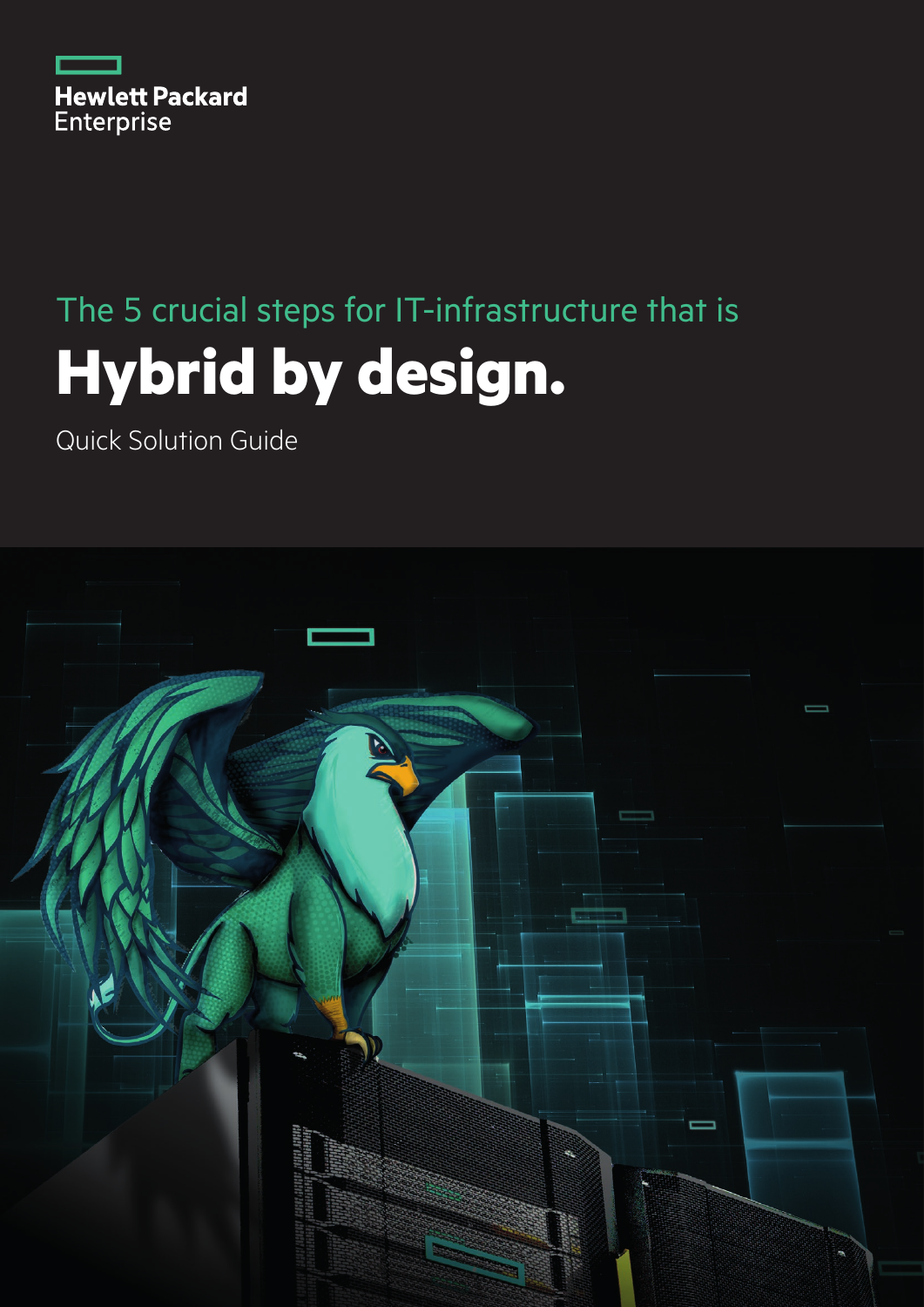### **How hybrid is your IT right now?**

Almost every organization combines some kind of cloud services with some kind of on-premises infrastructure. The spectrum is broad, and it can vary from a few SaaS solutions to a robust IaaS environment on one side and from a couple of hard drives to a full-fledged datacenter on the other.

If you are anywhere on that spectrum, you're familiar with the challenges. Data has become increasingly mobile, and adding new environments means more complexity and difficult integrations and migrations. The risk of creating two (or more!) separate worlds is real.

So how do you manage data in a hybrid world? How do you make it work? And most importantly: what do you need to make it happen?

#### **At Hewlett Packard Enterprise, Hybrid IT is in our DNA.**

## **Hybrid by design.**

In 5 crucial steps.



#### **1. Create a consistent experience, from edge to cloud**

If you have to manage data on different platforms, your first concern is how these platforms and environments interact. If you want to take full advantage of the benefits of cloud ànd on-premise, you need to make sure it's easy to move data and workloads from one place to the other. In a single interface.

Meet **HPE OneView**, a software-platform that will let you manage all of your IT-resources. Wherever they are. This single-pane-of-glass management system is at the core of the hybrid philosophy. With it, you can pool your resources together and attribute them through a simple software interface.



# **2. Rely on AI for cross-stack insight and proactive management**

One of the biggest challenges of a hybrid IT environment is insight. If you want to make sure that applications run smoothly, that your resources are used optimally and that your IT runs little to no risk of downtime or outages, you need insight.

At HPE we took that thought and pushed it further. With **HPE InfoSight**, our infrastructure is equipped with an AI platform that analyses encrypted metadata from systems in the entire installed-base. The result? Systems that can predict and prevent 86% of all issues in your entire stack.